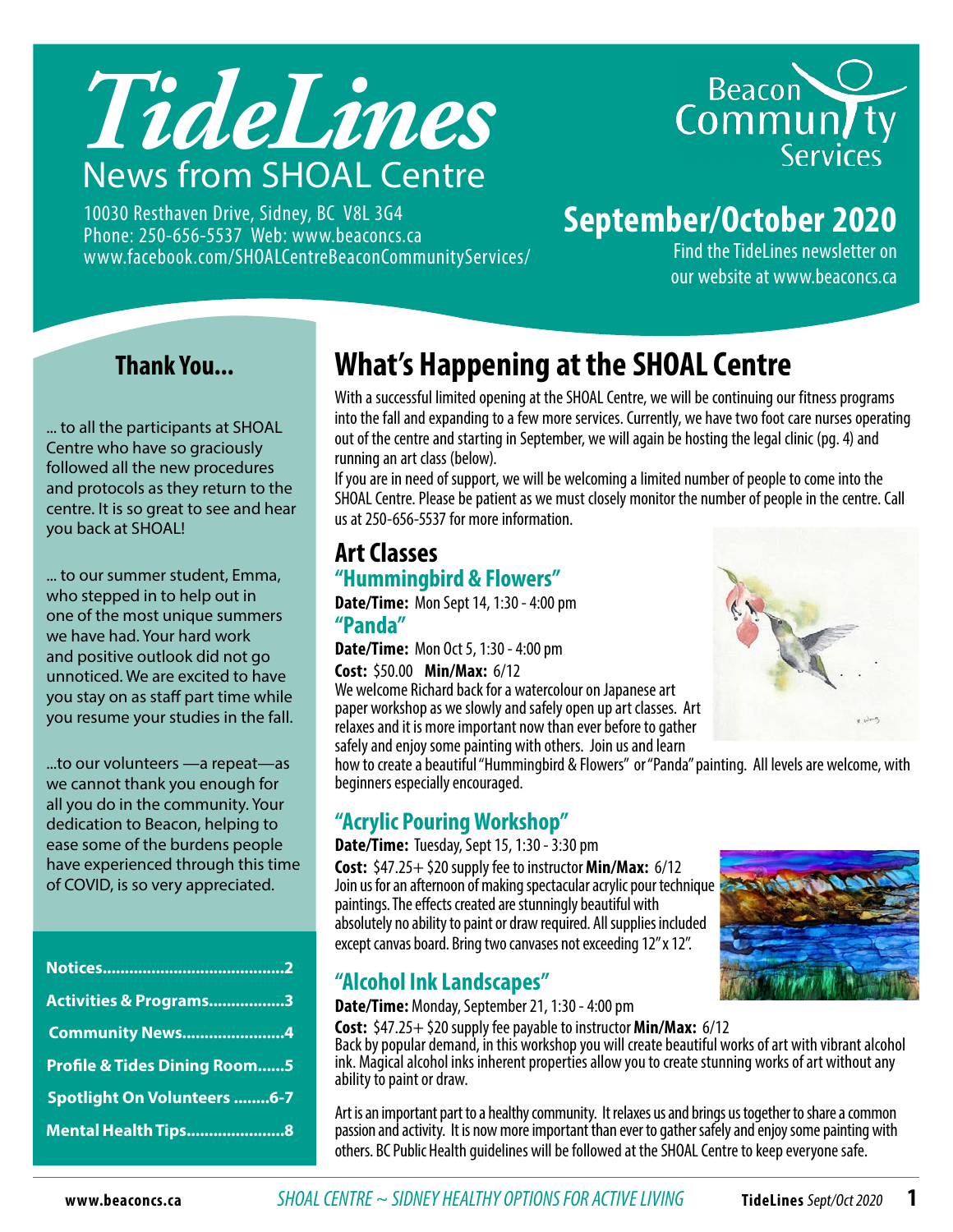

## **From the Director's Desk**

**Glenys Cavers, Director of Volunteer and Seniors' Services** *Beacon Community Services*

778-426-8766 gcavers@beaconcs.ca

As we move into the fall season, we are excited to be able to continue welcoming people into SHOAL Centre. And we are able to expand our programs to include some art classes in September and October. Thank you so much to everyone for working with us and returning to take part in activities and fitness classes at SHOAL. Thank you for following the procotols and procedures in place to keep this community safe. Seeing everyone work together has been such a blessing.

We will continue to be the hub agency for BC 211's Safe Seniors, Strong Communities program including grocery shopping, wellness checks, and meal delivery. If anyone is in need of support, please contact us (250-656-5537). There is more information on available services on page 4 of this newsletter.

Stay tuned to this newsletter as well the Beacon Community Services website (www.beaconcs.ca) to keep up to date on any changes throughout the fall season. Please take care, stay safe, and see you soon!

## **Notices**

#### **Holiday Hours**

SHOAL Centre will be closed on Monday, September 7th for Labour Day and Monday, October 12th for Thanksgiving. We hope you enjoy the holidays while having a safe physically distanced get together with friends and family.

#### **SHOAL Centre Fall Hours**

We will be open Monday to Friday 9 am - 4:30 pm. The doors are open, but people will be welcomed in on a limited basis. If someone is already inside at the table, please wait until they leave before entering. Please call between these hours or leave a message after hours. These protocols and procedures are subject to change.

#### **UVIC Self-Management Programs**

Self Management BC is running their six week program, *Active Living with Chronic Conditions.* As a participant, you will receive the toolkit and be involved in six weekly group conference calls with a program leader.

For more information, please call 1-866-902-3767 or go to www.selfmanagementbc.ca

#### **Movin' On**

Movin' On is a group of ladies who meet together on the last Thursday of the month from 1:30 - 4 pm to support one another in the transitions of life. They listen, do crafts and help each other along the way. Maintaining confidentiality is essential. For more information call June (250-544-0003) or Bettie (778-351-1929). Next meeting is September 24.



**2 www.beaconcs.ca** *SHOAL CENTRE ~ SIDNEY HEALTHY OPTIONS FOR ACTIVE LIVING* **TideLines** Sept/Oct 2020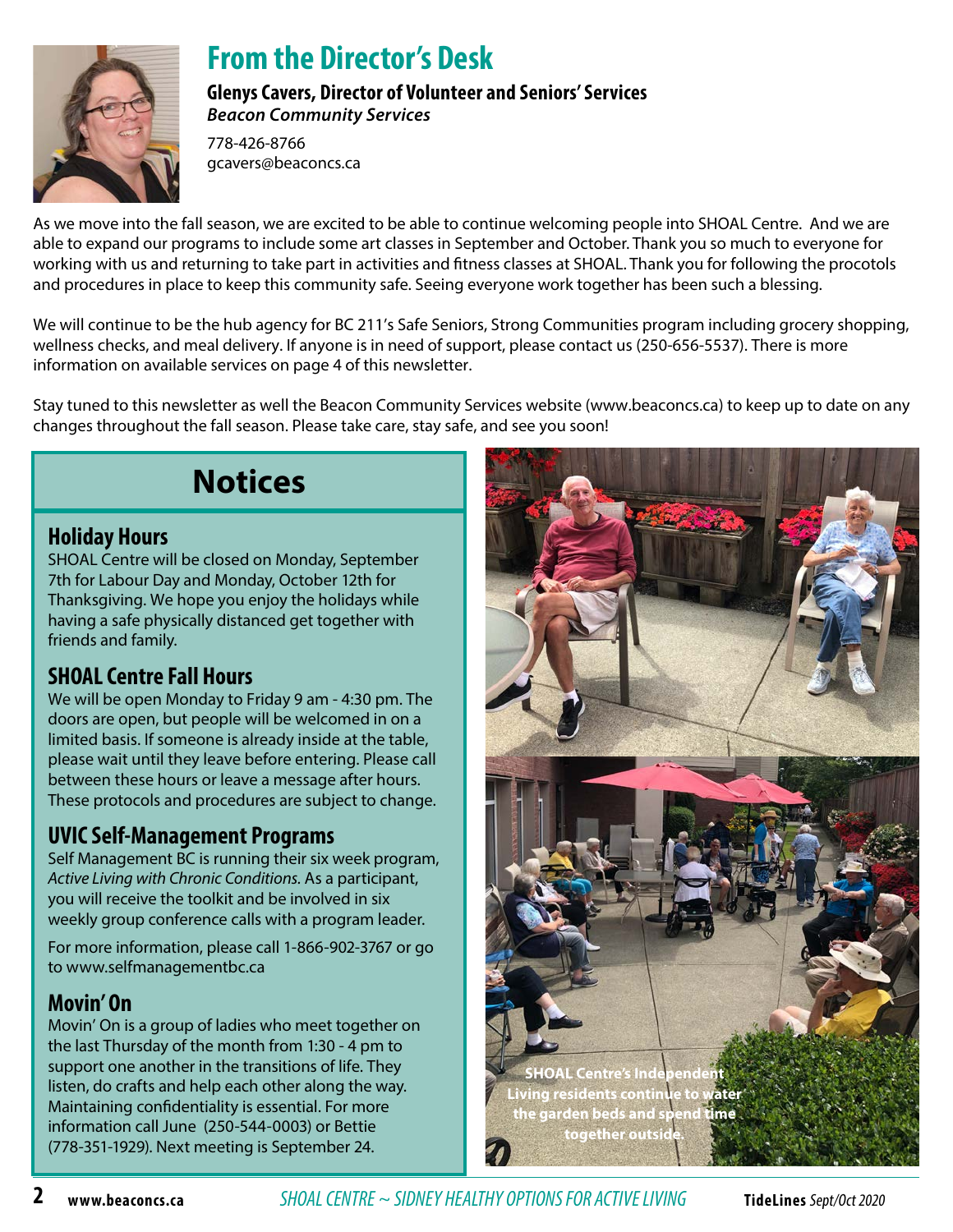## **News from the Activity Office**



**Jennifer Van Es, Activities and Rental Coordinator**

778-426-8771 jvanes@beaconcs.ca

**\*\*\*Although many of our classes are at capacity, we are able to offer a second class if there is enough interest.** 

**If you would like to join one of these classes, please contact SHOAL reception (250-656-5537) to add your name to the wait list.\*\*\*** 

**We are happy to have the opportunity to have a few activities available for the fall season. Please note:**

- • **All activities are registered programs and require payment at registration. We are not allowing drop in so we can maintain the same "bubbles" for each activity.**
- • **No sessions on Labour Day on September 7th or Thanksgiving, October 12th.**

**We have developed protocols for the programs we have started at SHOAL. When you arrive for your classes, please:**

- **1. Wash or sanitize your hands upon arrival.**
- **2. Sign in with your instructor.**
- **3. Each class will have its own procedure for the use of equipment and the space you will be in for the class.**
- **4. Wear a mask if required by your instructor.**
- **5. Do not come if you have travelled or been around someone who has travelled in the last 14 days.**
- **6. Stay physically distanced from others.**
- **7. DO NOT COME IF YOU ARE UNWELL.**
- **8. DO NOT COME IF YOU HAVE A TEMPERATURE OF 37.5C OR HIGHER.**

## **Dementia Caregivers Support Group**<br>**Date:** Wednesday, September 9 & October 14 Time: 1:30 - 3pm

**Date:** Wednesday, September 9 & October 14 This group is for those who are caring for someone with a diagnosis of dementia or Alzheimer's disease. Participants must connect with the facilitator before attending. Call 778-351-1446 for more information.

#### **Sr Fit Bootcamp**

**Date:** Mon/Wed/Fri **Time:** 8 - 9 am **Class Max :** 12 **Cost:** \$60/month An advanced class that alternates between standing, low impact choreography and standing upper-body strength work. This class is suited for advanced levels.

#### **Sr Fit Level 1**

**Date:** Mon/Wed/Fri **Time:** 9:30 - 10:15 am **Class Max :** 12 **Cost:** \$54/month This circuit formatted class will increase muscle strength and range of movement, and improve activities for daily living. Your instructor can modify the exercises for your fitness level. This class is for those who can get down and up from the floor.

#### **Sr Fit Level 2**

**Date:** Mon/Wed/Fri **Time:** 10:45 - 11:30 am **Class Max :**12 **Cost:** \$54/month This circuit formatted class will increase muscle strength and range of movement, and improve activities for daily living. You'll have a chair for seated exercises and standing support. Floorwork will occur. However, your instructor can modify the exercises for your fitness level.

#### **Sr Fit**

**Date:** Tues/Thurs **Time:** 11:30 am - 12:15 pm **Class Max :**12 **Cost:** \$31.50/7 classes in Sept & \$40.50/9 classes in October This circuit formatted class will increase muscle strength and range of movement, and improve activities for daily living. You'll have a chair for seated exercises and standing support. Floorwork will occur. However, your instructor can modify the exercises for your fitness level.

#### **Balance Booster**

**Date:** Tues/Thurs; Aug 18 - September 24 & September 29 - November 5 **Time:** 9 - 10 am **Class Max:** 12**Cost:** \$110/12 classes This slow paced class uses safe and effective exercises to increase strength, mobility and balance; engaging all muscles while freeing your joints and increasing mobility. This easy to follow full body technique works to make you feel more energetic.

#### **Chair Fit**

**Date:** Tues/Thurs **Time:** 10:30 - 11:30 am **Class Max:** 15**Cost:** \$40.50/9 classes This class is designed to improve strength and mobility while being seated on a chair, with some exercises off the chair. Learn strategies that you can do at your own pace and transfer to real life needs.

#### **Gentle Fit Flow Yoga**

**Date:** Thursdays **Time:** 1:45 – 2:45 pm **Class Max:** 12 **Cost:** \$50.40/Sept; \$63/Oct or \$12.60 per class This class will stretch and strengthen your body as you flow through a series of poses, using your breath to guide you.

#### **Let's Do Yoga!**

**Date:** Thursdays **Time:** 3:15 – 4:15 pm **Class Max:** 12 **Cost:** \$50.40/Sept; \$63/Oct or \$12.60 per class

Yoga poses will be done standing or sitting in a chair to stretch, build strength and improve balance rooted in good alignment, body awareness and breath. We will focus on breathing techniques, postural alignment and how to be more present in mind, body and spirit. \*There will be no floor poses done in this class.

#### **Gentle Chair Yoga**

**Date:**Fridays, September 18 - October 30 **Time:** 1:30 - 2:30 pm **Class Max:** 15**Cost:** \$78.75/7 classes or \$12 per class. This popular class helps to improve breathing, strengthen your inner core and give you an overall sense of vitality and well being, while you stay seated on a chair.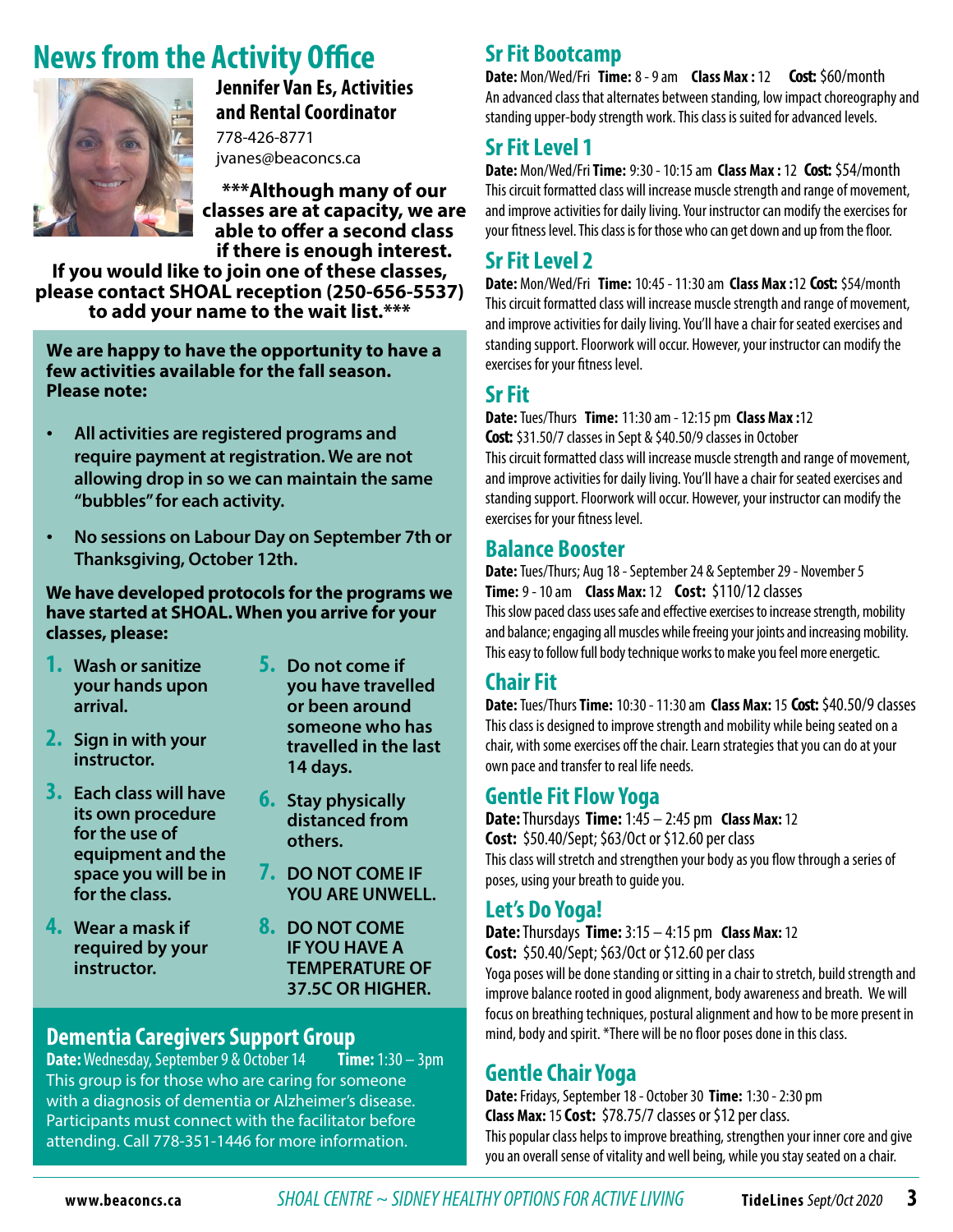# **Community News**

**We are ready to help! If you or someone you know could benefit from any of our services or programs, please call 250-656-5537.**

#### **Grocery Shopping**

We are coordinating volunteer grocery shopping at Thrifty Foods and Save-On-Foods for seniors across Sidney and the Saanich Peninsula. If you would like to set up an account, please call SHOAL reception at 250- 656-5537.

#### **Phone Check-Ins**

Beacon staff and our amazing volunteers are available to make check-in phone calls and wellness checks to anyone wanting support. If you are wanting daily or weekly communication, please reach out to us at SHOAL.

#### **\*\*Extended\*\* Beacon Mobile Meal Delivery**

We launched this new program to a rousing success! Continuing into the fall, this at home program provides weekly meals for vulnerable seniors.

#### **Other Services at SHOAL**

You can drop in at the centre to renew your disability parking pass or apply for handyDART. Just make sure you have the correct forms filled out by your health care provider. We also offer advocacy on a limited basis; please call SHOAL reception if you need assistance.

#### **Tax Services**

**\*This will continue throughout the year.\*** This year we are offering a drop-off only tax service. Bring your tax documents to the centre and fill out the forms.



#### **Deb Greenaway, Community Services Coordinator**

778-426-8768 dgreenaway@beaconcs.ca

#### **Meal Pickup**

Don't want to cook tonight but want a hot meal? You can pick up lunch or dinner at the SHOAL for a reasonable price. We have lunch & dinner available seven days a week. Delivery may also be available.

#### **Foot Care Service**

We have two foot care nurses operating out of SHOAL every week. For Soul to Sole Foot Care contact Glynis Miller at 250-858-7729. For Your FootCare Matters, please contact Lisa Anderson at 250-516-9154.

#### **Free Legal Clinic is back!**

The clinic resumes Thursday, September 24th and October 29th from 1:30 - 4 pm. Please register for the 30-minute session by calling 250-656-5537. The service is provided by Gordon Benn and David A. Busch of Pearlman, Lindholm, Barristers and Solicitors.

#### **Good Food Box**

#### *Saanich Peninsula's affordable produce box*

Quality, fresh, local, seasonal, organic and conventional produce available to all Saanich Peninsula residents for reasonable prices! Orders will be delivered to SHOAL every other Wednesday. Home delivery may be available. Deadline for orders is the Wednesday prior to delivery. Call SHOAL reception (250-656-5537) for more information and to order.

**4 www.beaconcs.ca** *SHOAL CENTRE ~ SIDNEY HEALTHY OPTIONS FOR ACTIVE LIVING* **TideLines** Sept/Oct 2020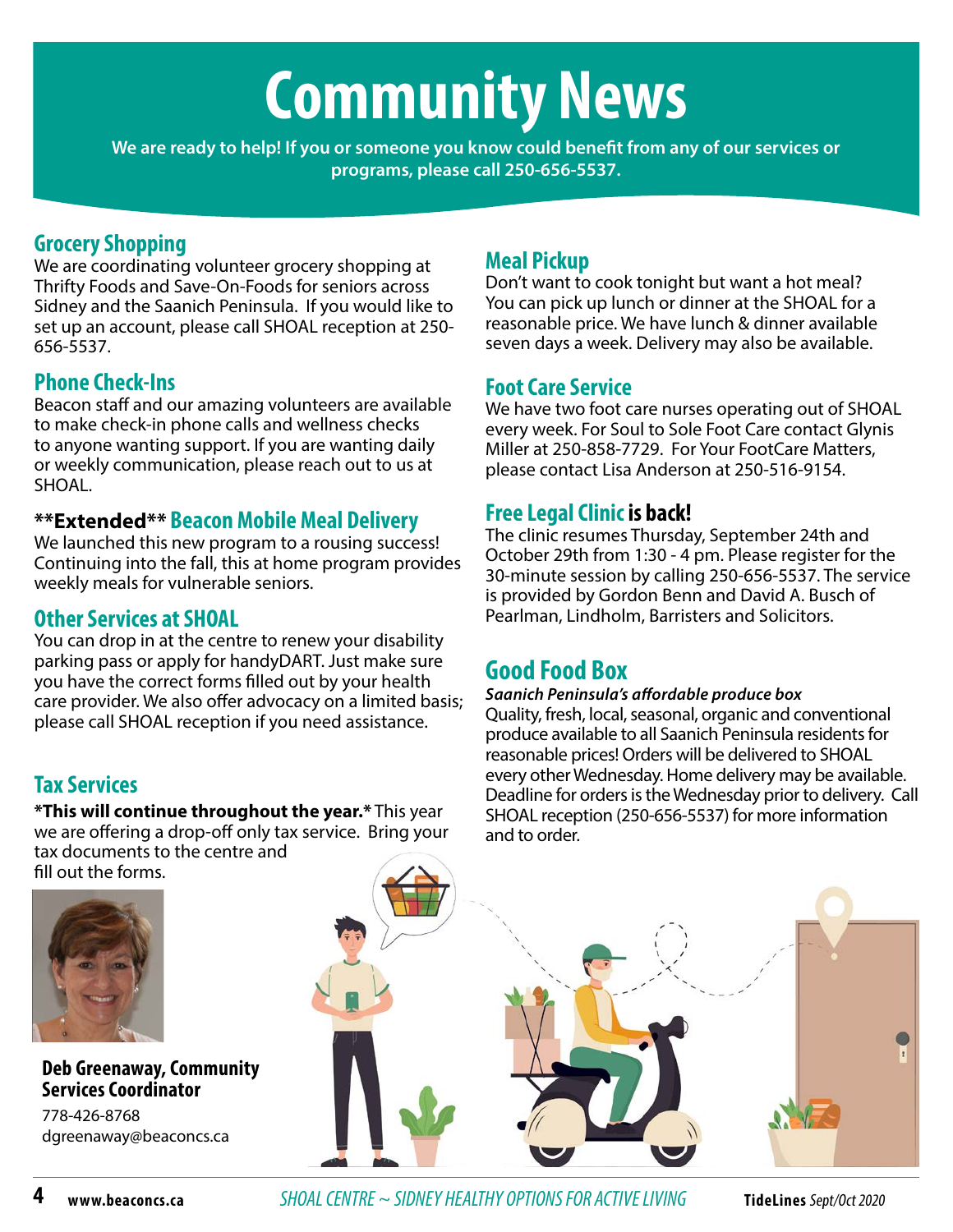

## **Volunteer & YEP News**

**Sara Lawton, Volunteer Services & YEP Coordinator**  778-426-8767 slawton@beaconcs.ca

#### **Grocery Shoppers Needed**

This is an opportunity to ensure food security and to connect with someone in the community. As part of BC 211 COVID response we are offering a free grocery shopping service for those who may not be able to shop for themselves. We are currently in need of more volunteers to shop.

Let us know if you would like to help! Email us at volunteer@beaconcs.ca or call the SHOAL Centre at 250-507-5680.

## *PROFILE ON:* **Team Heart Apparel**

**The Bonnie Henry themed "Be Kind, Be Calm, Be Safe" t-shirt & polo fundraiser has been such a fun and exciting thing to be a part of.** 

**We wanted to give a shout out to Anna Savage from Cotton and Blues as well as Rhonda Todrick & Kenny Podmore from Team Heart for their generous donations. Thank you all so much for your contribution to this fundraiser for vulnerable seniors.** 



Almost 650 shirts have been sold through the SHOAL Centre, raising over \$6000 for our vulnerable seniors programs such as Beacon Mobile Meals.

Get your "Be Kind Be Calm Be Safe" Heart t-shirts and polos through the SHOAL Centre. All proceeds go in support of our programs for isolated seniors.

Available sizes, S - 3XL, in white and black. T-shirts \$25 and polos \$35. Call 250-656-5537 or email bkindbcalmbsafe@gmail.com to order.

**Sidney Town Crier Kenny Podmore and SHOAL Centre staff show off the "Be Kind, Be Calm, Be Safe" t-shirts and polos now available.** 

## **Tides at SHOAL Dining Room**

Until the SHOAL Centre fully re-opens, dining room services are open for meal pickup only. Please call SHOAL reception at 250-656-5537 to order lunch or dinner or buy a meal card. Menus for the next week are released every Friday at noon. Please drop by to pick one up or call us for more information. Delivery may be available.

**Lunch:** Between noon and 12:30 pm, knock on the front door to pick up your meal. **Lunch Cost:** \$8 per meal or save \$1 per meal and buy a Meal Card (15 meals): \$105

**Dinner:** At 4:30 pm, knock on the front door to pick up your meal. **Dinner Cost:** \$11 per meal or save \$1 per meal and buy a Meal Card (15 meals): \$150

All prices include tax. Gratuities are gratefully declined. *We regret that we are unable to issue refunds for meals remaining on unused cards.*



**Karen Taylor, Chef**  250-656-5537 ext. 107 chef@beaconcs.ca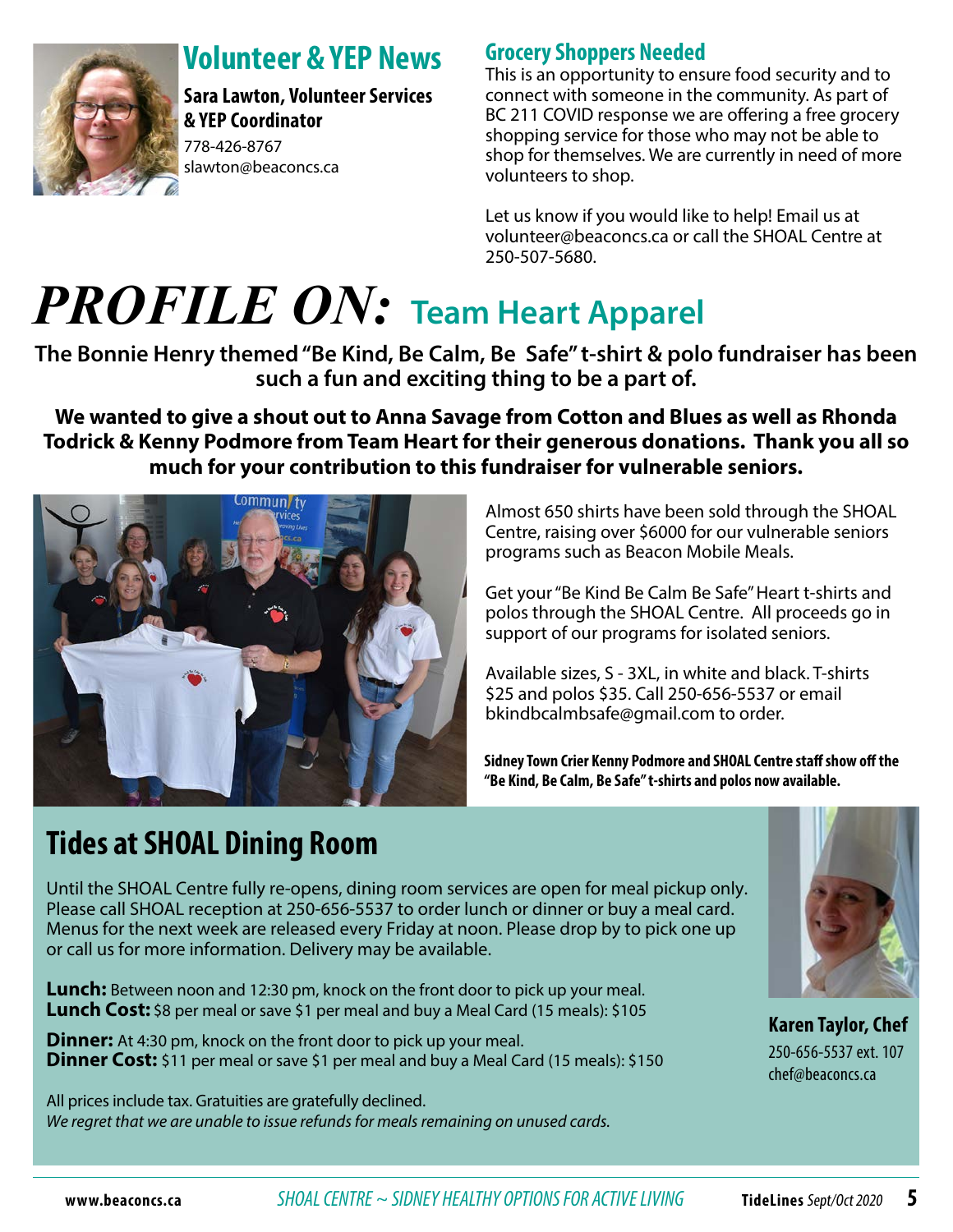# **THANK YOU FROM ALL OF US AT BEACON,**

**Beacon is so lucky to have over 600 dedicated volunteers who given so many years to helping people and improving lives. Sadly this year's recognition event and banquet held every April for the past 40+ years had to be cancelled due to COVID. We would now like to take this opportunity to recognize these volunteers for having reached these benchmark years of service.**

## **5 YEARS**

Lesley Adds Brooke Baille Gwen Bell Howard Brunt Helen Buck Lori Campbell Kathleen Clark Joan Collins Ellie Crowell Mary Cully

Sandra Cumming Denise Currie Syd Dunning Yvonne Evans Guy Forest Doreen Gibson Gayle Gordon Rita Goudie Maureen Grant Marjorie Johnson

Marlene Kaufman Sally Lang Sara Lohman Jennifer MacVicar Hilary Marks Sharon Miller Bob Mortimer Catherine Naismith Karen Olsen Bob Orchard

Linda Rick Karen Rodd Robin Roeker Sandra Strickland David Topping Carol Watkins Henny Welter Rebecca White Donna Williams Donald Wilson

## **10 YEARS**

Margaret Rapatz Elizabeth McCurdy Frank MacDonald

Penny Mayo Helena Buchanan Carole Butler

**15 YEARS**

Heather Andrews Susan Geddes Roberta Boyd

> Jane Oglesby William Orrick

Frank MacDonald

Audrey Woodget Daphne Macnaughton Gail Latta Anna Hudson

## **20 YEARS**

Colin Hood Anna Ilott

Sally Palmer Lorraine Borstad Mervyn Lougher-Goodey Susan Langlois

Sita Pillay Sylvia Gamble

## **21+ YEARS**

Bryan Critchison (21) Terry White (21) Corrine Porter (21) Isabelle Yoxall (21) Patricia Beck (22)

John Anderson (22) Peter Binkert (22) Jean Clarke (22) Fern Watson (22) Ruth Elvey (23)

Gwen Isomaa (23) Bobbie Miller (23) Betty Parrott (23) Ann Rogers (24) Margaret Frew (26)

Jill Harrison (28) Marilyn Ball (31)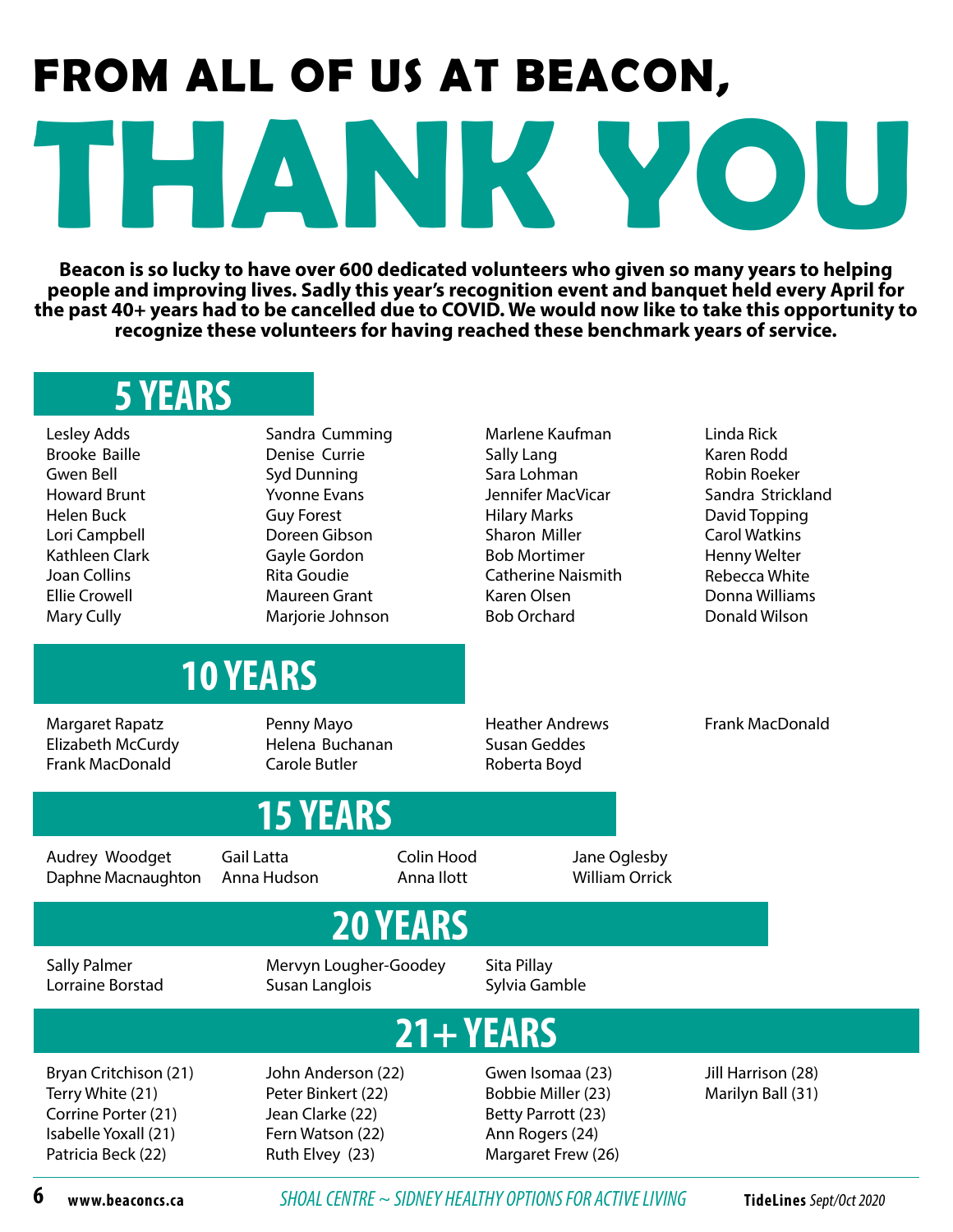

*Top left (3 photos):* Senior Peer 1 to 1 Support Program (Victoria Volunteers). *Top right:* Pricing and sorting donations after quarantine. *Bottom left:* Furniture sales are brisk at Sidney's 4th St shop. *Bottom middle:* A Beacon Mobile Meals Volunteer Driver. *Bottom right:* Welcoming customers at our flagship shop on Sidney's 3rd Street.

# *SPOTLIGHT ON:* **Volunteers**

#### **When most were closing down and staying home, these people were opening their arms and reaching out!**

 We would like to thank the many volunteers who have helped support the community in so many ways during the COVID-19 pandemic. We feel fortunate to be a part of such a kind and supportive community that continues to help people and improve lives through this difficult time. These have definitely been challenging times and we rose to the challenge with great enthusiasm and grace. As they say, behind every cloud there is a silver lining and our volunteers are proof of that. **Volunteers plant seeds of love that help countless hearts grow.**